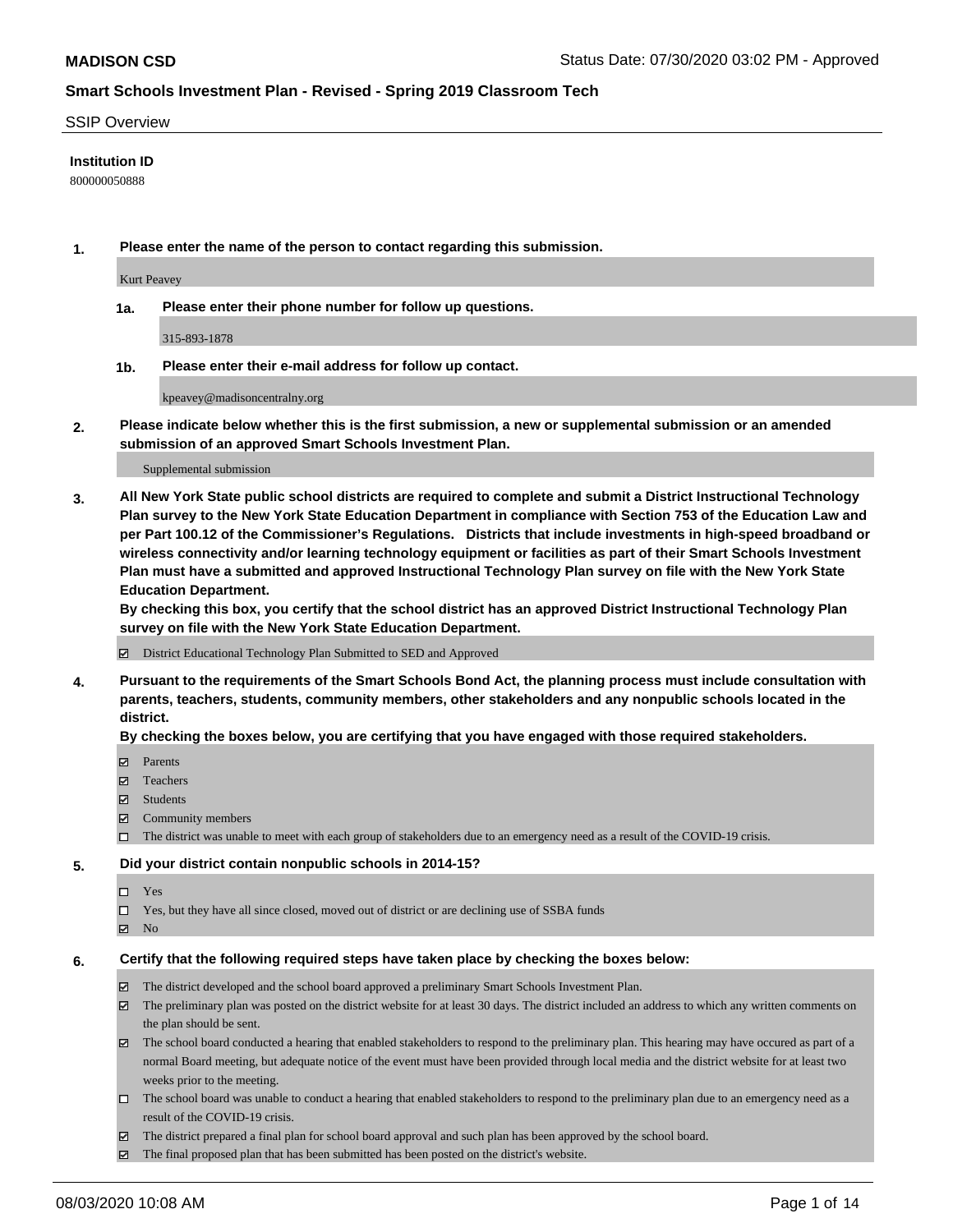SSIP Overview

**6a. Please upload the proposed Smart Schools Investment Plan (SSIP) that was posted on the district's website, along with any supporting materials. Note that this should be different than your recently submitted Educational Technology Survey. The Final SSIP, as approved by the School Board, should also be posted on the website and remain there during the course of the projects contained therein.**

Smart Schools Investment Plan Submission CLT Spring 2019.pdf

**6b. Enter the webpage address where the final Smart Schools Investment Plan is posted. The Plan should remain posted for the life of the included projects.**

https://www.madisoncentralny.org/domain/216

**7. Please enter an estimate of the total number of students and staff that will benefit from this Smart Schools Investment Plan based on the cumulative projects submitted to date.**

590

**8. An LEA/School District may partner with one or more other LEA/School Districts to form a consortium to pool Smart Schools Bond Act funds for a project that meets all other Smart School Bond Act requirements. Each school district participating in the consortium will need to file an approved Smart Schools Investment Plan for the project and submit a signed Memorandum of Understanding that sets forth the details of the consortium including the roles of each respective district.**

 $\Box$  The district plans to participate in a consortium to partner with other school district(s) to implement a Smart Schools project.

### **9. Please enter the name and 6-digit SED Code for each LEA/School District participating in the Consortium.**

| Partner LEA/District | <b>ISED BEDS Code</b> |
|----------------------|-----------------------|
| (No Response)        | (No Response)         |

### **10. Please upload a signed Memorandum of Understanding with all of the participating Consortium partners.**

(No Response)

**11. Your district's Smart Schools Bond Act Allocation is:**

\$498,604

#### **12. Final 2014-15 BEDS Enrollment to calculate Nonpublic Sharing Requirement**

|            | Public Enrollment | Nonpublic Enrollment | Total Enrollment | I Nonpublic Percentage |
|------------|-------------------|----------------------|------------------|------------------------|
| Enrollment | 456               |                      | 456.00           | 0.00                   |

**13. This table compares each category budget total, as entered in that category's page, to the total expenditures listed in the category's expenditure table. Any discrepancies between the two must be resolved before submission.**

|                                          | Sub-Allocations | <b>Expenditure Totals</b> | <b>Difference</b> |
|------------------------------------------|-----------------|---------------------------|-------------------|
| <b>School Connectivity</b>               | 0.00            | 0.00                      | 0.00              |
| Connectivity Projects for<br>Communities | 0.00            | 0.00                      | 0.00              |
| Classroom Technology                     | 52,000.00       | 52,000.00                 | 0.00              |
| Pre-Kindergarten Classrooms              | 0.00            | 0.00                      | 0.00              |
| Replace Transportable<br>Classrooms      | 0.00            | 0.00                      | 0.00              |
| <b>High-Tech Security Features</b>       | 0.00            | 0.00                      | 0.00              |
| Nonpublic Loan                           | 0.00            | 0.00                      | 0.00              |
| Totals:                                  |                 |                           |                   |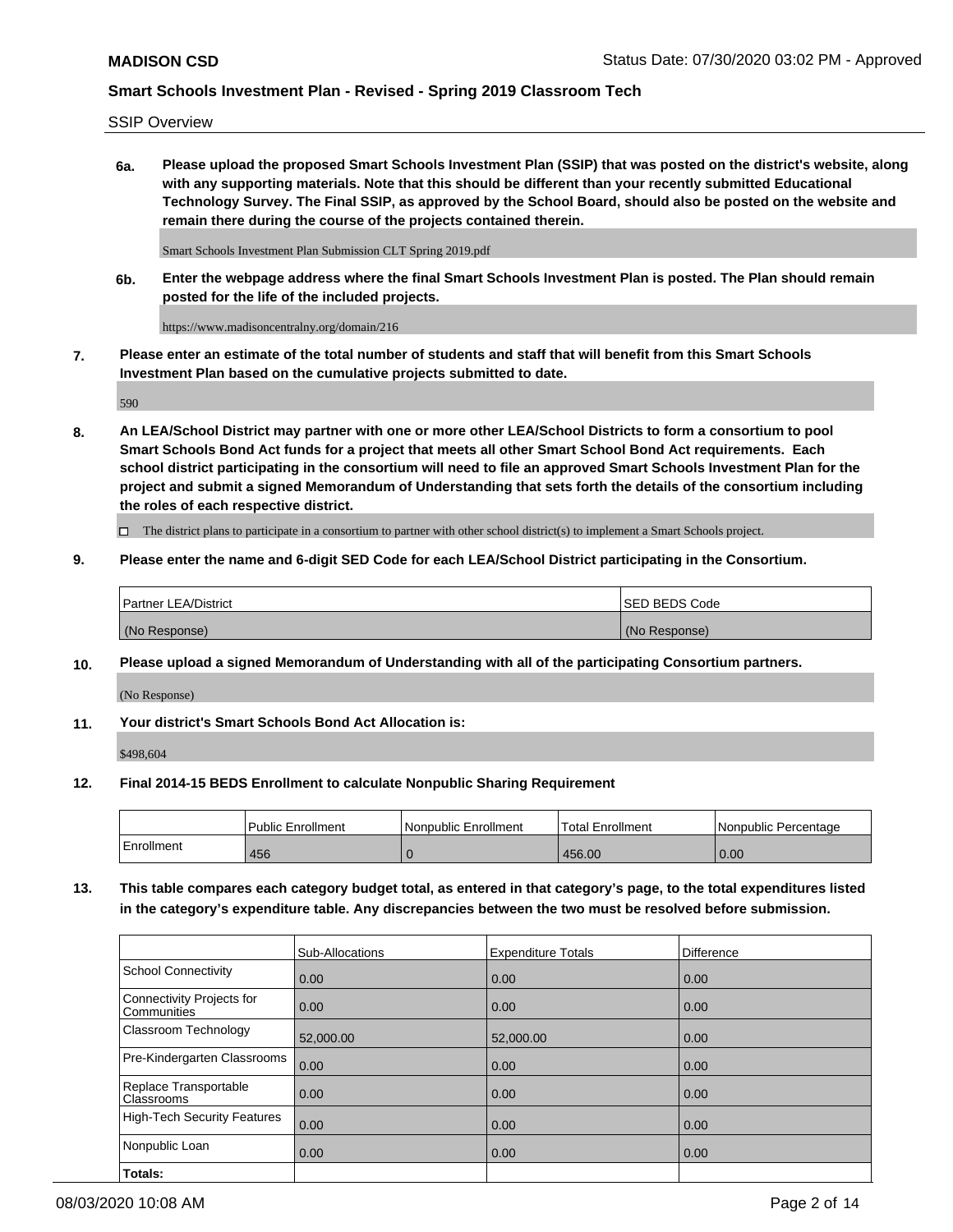SSIP Overview

| Sub-Allocations | Expenditure Totals | <b>Difference</b> |
|-----------------|--------------------|-------------------|
| 52,000          | 52,000             | 0                 |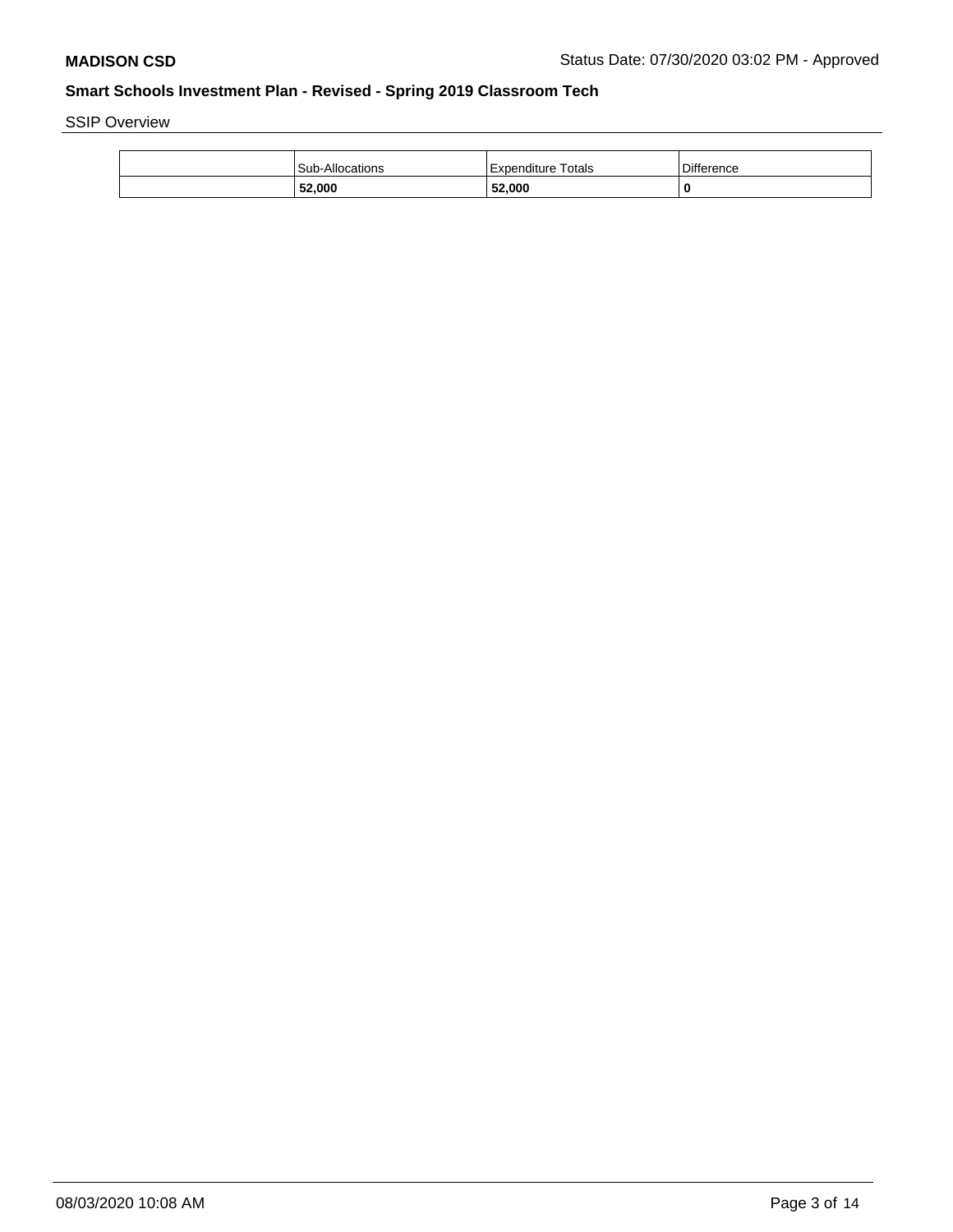School Connectivity

- **1. In order for students and faculty to receive the maximum benefit from the technology made available under the Smart Schools Bond Act, their school buildings must possess sufficient connectivity infrastructure to ensure that devices can be used during the school day. Smart Schools Investment Plans must demonstrate that:**
	- **• sufficient infrastructure that meets the Federal Communications Commission's 100 Mbps per 1,000 students standard currently exists in the buildings where new devices will be deployed, or**
	- **• is a planned use of a portion of Smart Schools Bond Act funds, or**
	- **• is under development through another funding source.**

**Smart Schools Bond Act funds used for technology infrastructure or classroom technology investments must increase the number of school buildings that meet or exceed the minimum speed standard of 100 Mbps per 1,000 students and staff within 12 months. This standard may be met on either a contracted 24/7 firm service or a "burstable" capability. If the standard is met under the burstable criteria, it must be:**

**1. Specifically codified in a service contract with a provider, and**

**2. Guaranteed to be available to all students and devices as needed, particularly during periods of high demand, such as computer-based testing (CBT) periods.**

**Please describe how your district already meets or is planning to meet this standard within 12 months of plan submission.**

(No Response)

**1a. If a district believes that it will be impossible to meet this standard within 12 months, it may apply for a waiver of this requirement, as described on the Smart Schools website. The waiver must be filed and approved by SED prior to submitting this survey.**

 $\Box$  By checking this box, you are certifying that the school district has an approved waiver of this requirement on file with the New York State Education Department.

**2. Connectivity Speed Calculator (Required). If the district currently meets the required speed, enter "Currently Met" in the last box: Expected Date When Required Speed Will be Met.**

|                  | l Number of     | Required Speed | Current Speed in | Expected Speed  | Expected Date                           |
|------------------|-----------------|----------------|------------------|-----------------|-----------------------------------------|
|                  | <b>Students</b> | In Mbps        | l Mbps           | to be Attained  | When Required                           |
|                  |                 |                |                  |                 | l Within 12 Months ISpeed Will be Met l |
| Calculated Speed | (No Response)   | 0.00           | (No Response)    | l (No Response) | l (No Response)                         |

**3. Describe how you intend to use Smart Schools Bond Act funds for high-speed broadband and/or wireless connectivity projects in school buildings.**

(No Response)

**4. Describe the linkage between the district's District Instructional Technology Plan and how the proposed projects will improve teaching and learning. (There should be a link between your response to this question and your responses to Question 1 in Section IV - NYSED Initiatives Alignment: "Explain how the district use of instructional technology will serve as a part of a comprehensive and sustained effort to support rigorous academic standards attainment and performance improvement for students."** 

**Your answer should also align with your answers to the questions in Section II - Strategic Technology Planning and the associated Action Steps in Section III - Action Plan.)**

(No Response)

**5. If the district wishes to have students and staff access the Internet from wireless devices within the school building, or in close proximity to it, it must first ensure that it has a robust Wi-Fi network in place that has sufficient bandwidth to meet user demand.**

**Please describe how you have quantified this demand and how you plan to meet this demand.**

(No Response)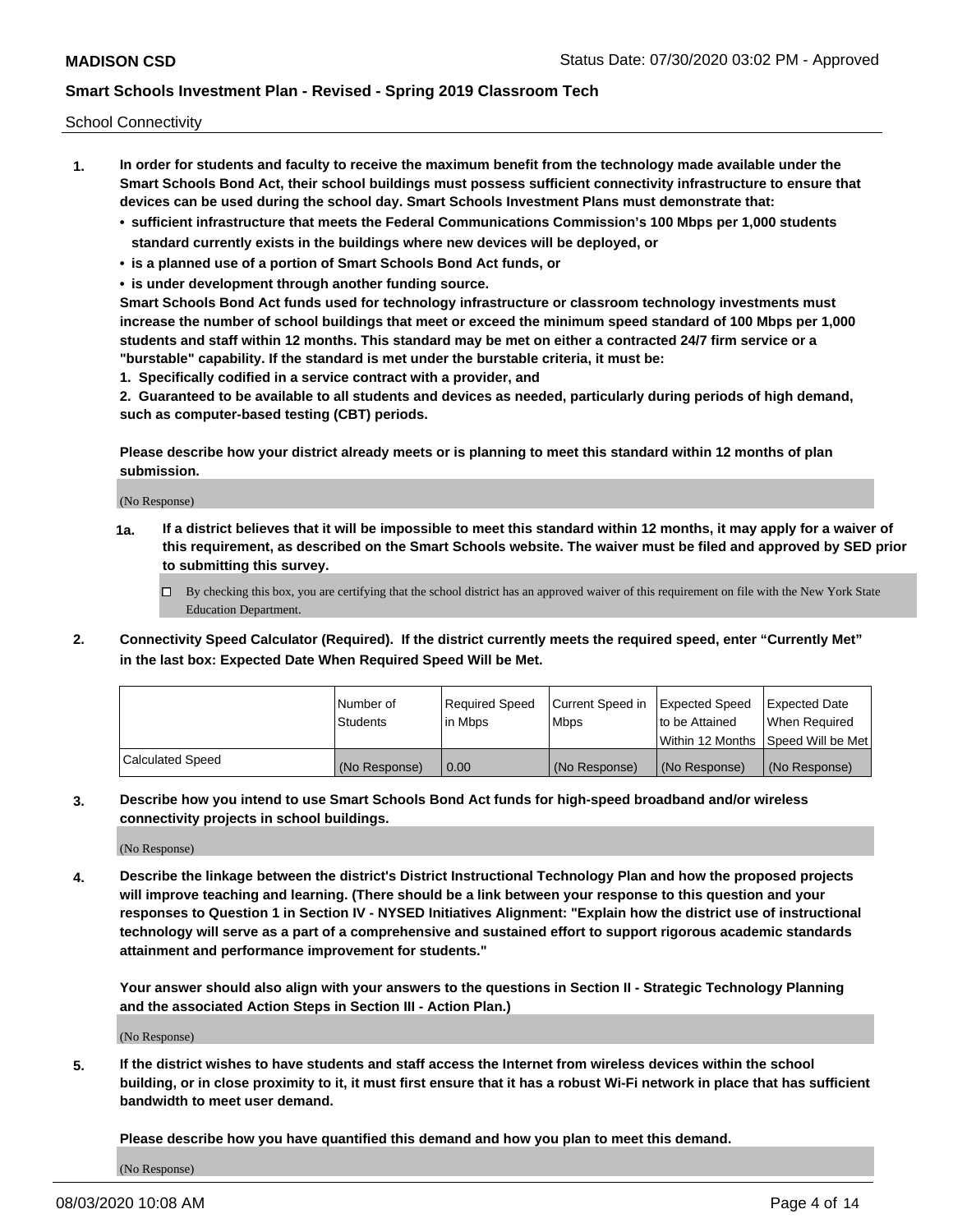School Connectivity

**6. Smart Schools plans with any expenditures in the School Connectivity category require a project number from the Office of Facilities Planning. Districts must submit an SSBA LOI and receive project numbers prior to submitting the SSIP. As indicated on the LOI, some projects may be eligible for a streamlined review and will not require a building permit.**

**Please indicate on a separate row each project number given to you by the Office of Facilities Planning.**

| Project Number |  |
|----------------|--|
| (No Response)  |  |

**7. Certain high-tech security and connectivity infrastructure projects may be eligible for an expedited review process as determined by the Office of Facilities Planning.**

### **Was your project deemed eligible for streamlined review?**

(No Response)

### **8. Include the name and license number of the architect or engineer of record.**

| Name          | License Number |
|---------------|----------------|
| (No Response) | (No Response)  |

#### **9. Public Expenditures – Loanable (Counts toward the nonpublic loan calculation)**

| Select the allowable expenditure type.<br>Repeat to add another item under each type. | <b>PUBLIC</b> Items to be<br>l Purchased | Quantity         | l Cost Per Item  | <b>Total Cost</b> |
|---------------------------------------------------------------------------------------|------------------------------------------|------------------|------------------|-------------------|
| (No Response)                                                                         | (No Response)                            | (No<br>Response) | (No<br>Response) | 0.00              |
|                                                                                       |                                          | 0                | 0.00             |                   |

### **10. Public Expenditures – Non-Loanable (Does not count toward nonpublic loan calculation)**

| Select the allowable expenditure<br>type.<br>Repeat to add another item under<br>each type. | <b>PUBLIC</b> Items to be purchased | Quantity      | Cost per Item | <b>Total Cost</b> |
|---------------------------------------------------------------------------------------------|-------------------------------------|---------------|---------------|-------------------|
| (No Response)                                                                               | (No Response)                       | (No Response) | (No Response) | 0.00              |
|                                                                                             |                                     |               | 0.00          |                   |

#### **11. Final 2014-15 BEDS Enrollment to calculate Nonpublic Sharing Requirement (no changes allowed.)**

|            | l Public Enrollment | Nonpublic Enrollment | <b>Total Enrollment</b> | l Nonpublic Percentage |
|------------|---------------------|----------------------|-------------------------|------------------------|
| Enrollment | 456                 |                      | 456.00                  | 0.00                   |

#### **12. Total Public Budget - Loanable (Counts toward the nonpublic loan calculation)**

|                                               | Public Allocations | <b>Estimated Nonpublic Loan</b><br>Amount | Estimated Total Sub-Allocations |
|-----------------------------------------------|--------------------|-------------------------------------------|---------------------------------|
| Network/Access Costs                          | (No Response)      | 0.00                                      | 0.00                            |
| School Internal Connections and<br>Components | (No Response)      | 0.00                                      | 0.00                            |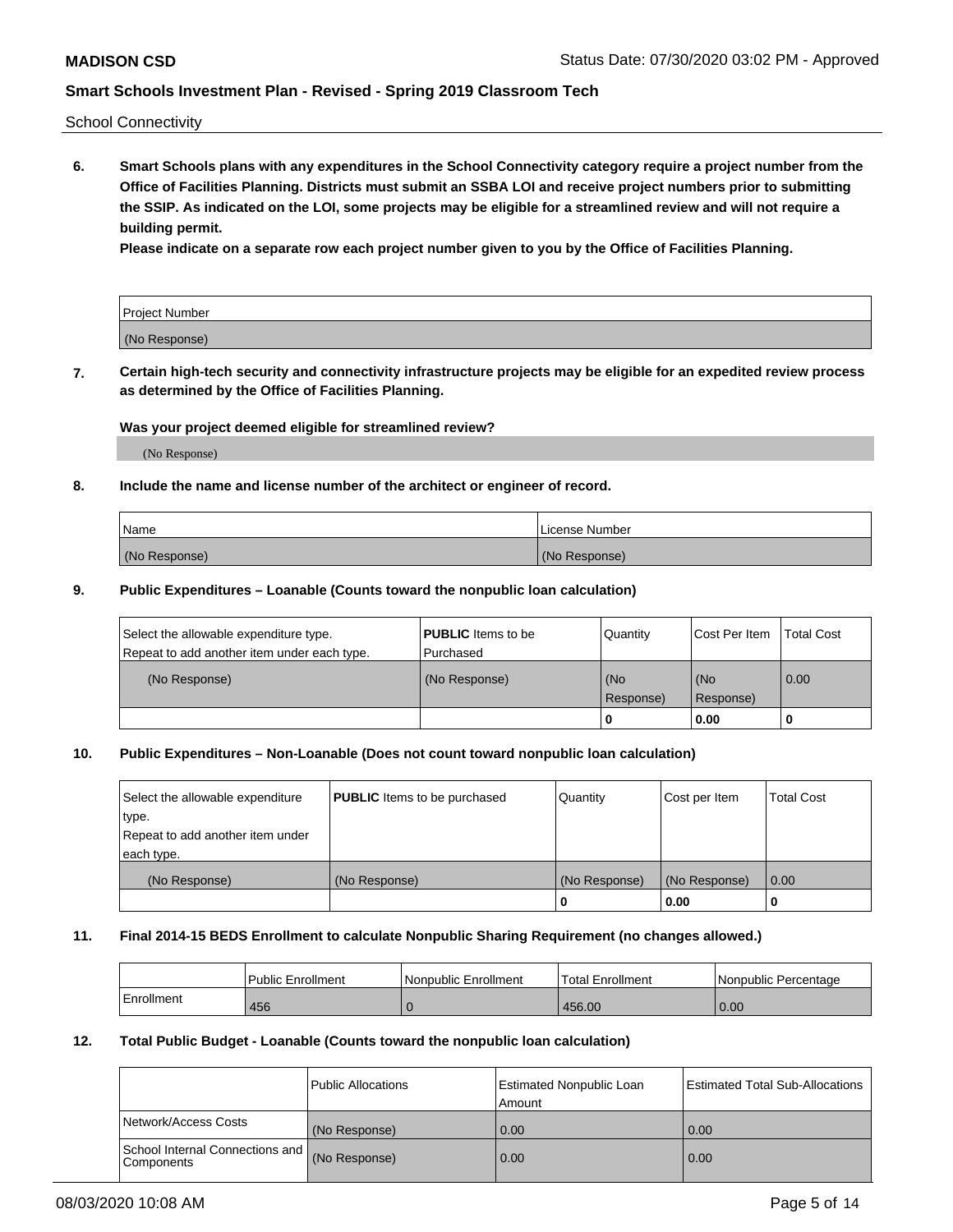School Connectivity

|         | Public Allocations | <b>Estimated Nonpublic Loan</b><br>l Amount | <b>Estimated Total Sub-Allocations</b> |
|---------|--------------------|---------------------------------------------|----------------------------------------|
| l Other | (No Response)      | 0.00                                        | 0.00                                   |
| Totals: | 0.00               | 0                                           |                                        |

# **13. Total Public Budget – Non-Loanable (Does not count toward the nonpublic loan calculation)**

| Sub-<br>Allocation |
|--------------------|
| (No Response)      |
| (No Response)      |
| (No Response)      |
| (No Response)      |
| (No Response)      |
| (No Response)      |
| (No Response)      |
| 0.00               |
|                    |

# **14. School Connectivity Totals**

|                          | Total Sub-Allocations |
|--------------------------|-----------------------|
| Total Loanable Items     | 0.00                  |
| Total Non-Ioanable Items | 0.00                  |
| Totals:                  | 0                     |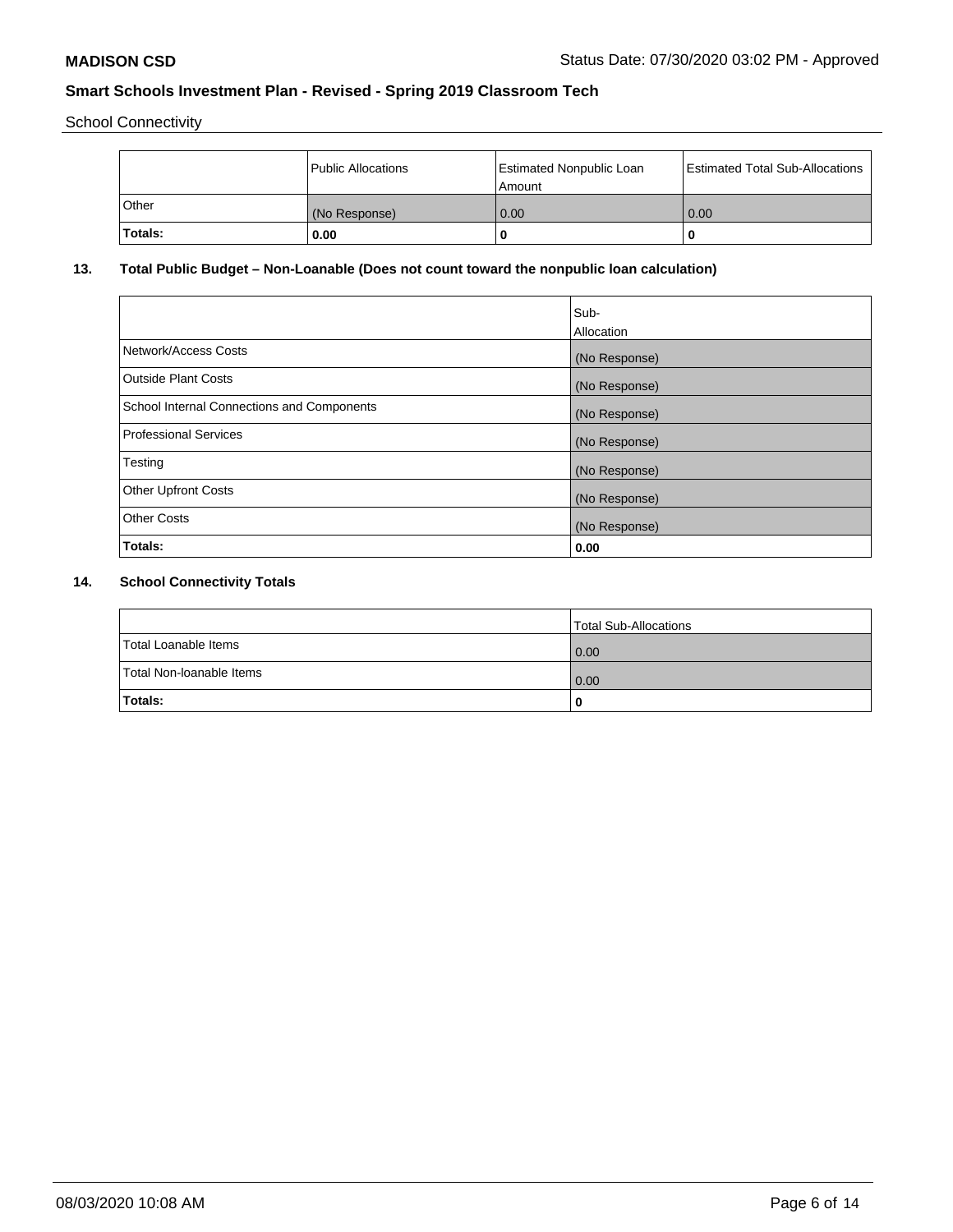Community Connectivity (Broadband and Wireless)

**1. Describe how you intend to use Smart Schools Bond Act funds for high-speed broadband and/or wireless connectivity projects in the community.**

(No Response)

**2. Please describe how the proposed project(s) will promote student achievement and increase student and/or staff access to the Internet in a manner that enhances student learning and/or instruction outside of the school day and/or school building.**

(No Response)

**3. Community connectivity projects must comply with all the necessary local building codes and regulations (building and related permits are not required prior to plan submission).**

 $\Box$  I certify that we will comply with all the necessary local building codes and regulations.

**4. Please describe the physical location of the proposed investment.**

(No Response)

**5. Please provide the initial list of partners participating in the Community Connectivity Broadband Project, along with their Federal Tax Identification (Employer Identification) number.**

| <b>Project Partners</b> | l Federal ID # |
|-------------------------|----------------|
| (No Response)           | (No Response)  |

**6. Please detail the type, quantity, per unit cost and total cost of the eligible items under each sub-category.**

| Select the allowable expenditure | Item to be purchased | Quantity      | Cost per Item | <b>Total Cost</b> |
|----------------------------------|----------------------|---------------|---------------|-------------------|
| type.                            |                      |               |               |                   |
| Repeat to add another item under |                      |               |               |                   |
| each type.                       |                      |               |               |                   |
| (No Response)                    | (No Response)        | (No Response) | (No Response) | 0.00              |
|                                  |                      | o             | 0.00          |                   |

**7. If you are submitting an allocation for Community Connectivity, complete this table.**

**Note that the calculated Total at the bottom of the table must equal the Total allocation for this category that you entered in the SSIP Overview overall budget.**

|                                    | Sub-Allocation |
|------------------------------------|----------------|
| Network/Access Costs               | (No Response)  |
| Outside Plant Costs                | (No Response)  |
| <b>Tower Costs</b>                 | (No Response)  |
| <b>Customer Premises Equipment</b> | (No Response)  |
| <b>Professional Services</b>       | (No Response)  |
| Testing                            | (No Response)  |
| <b>Other Upfront Costs</b>         | (No Response)  |
| <b>Other Costs</b>                 | (No Response)  |
| Totals:                            | 0.00           |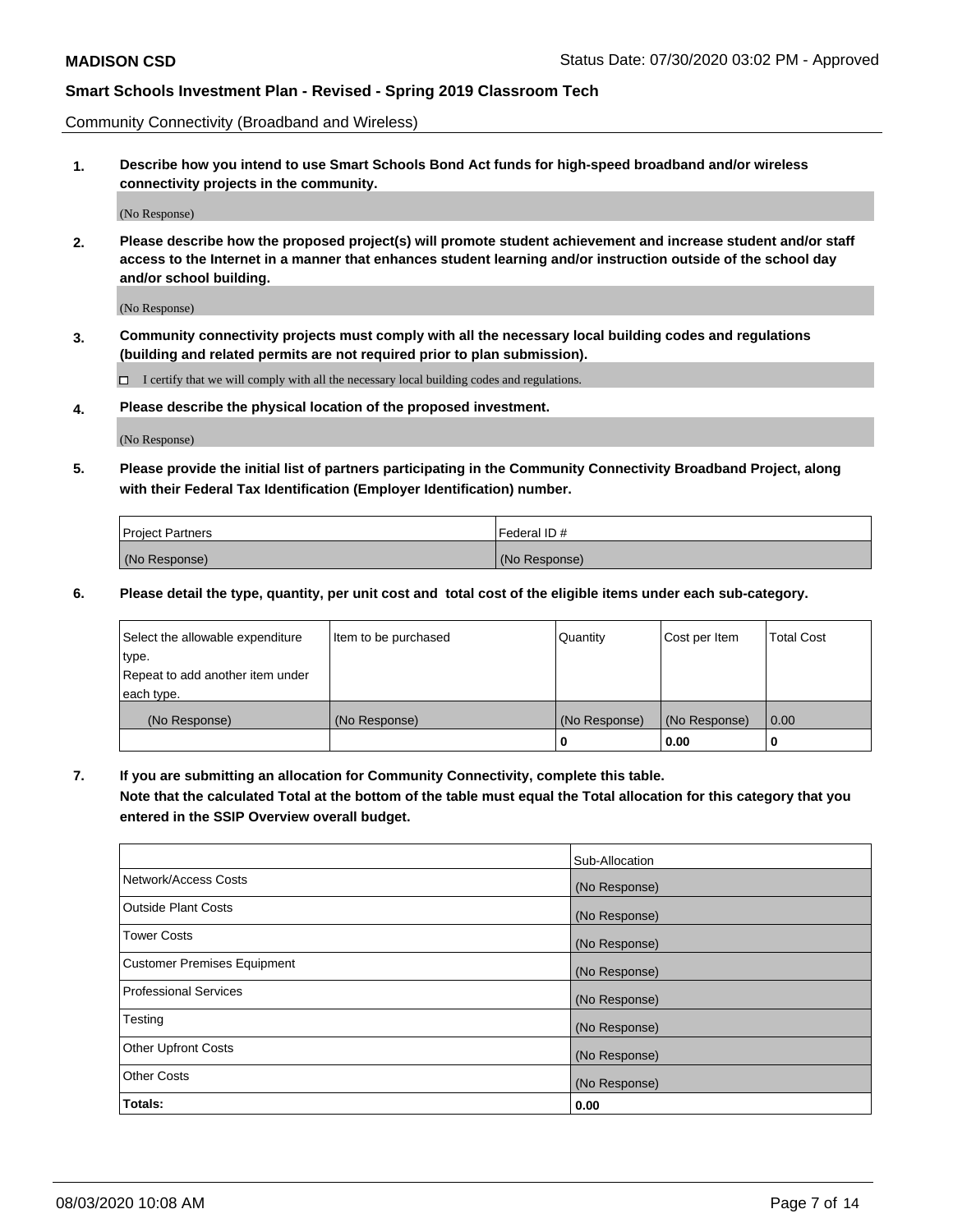### Classroom Learning Technology

**1. In order for students and faculty to receive the maximum benefit from the technology made available under the Smart Schools Bond Act, their school buildings must possess sufficient connectivity infrastructure to ensure that devices can be used during the school day. Smart Schools Investment Plans must demonstrate that sufficient infrastructure that meets the Federal Communications Commission's 100 Mbps per 1,000 students standard currently exists in the buildings where new devices will be deployed, or is a planned use of a portion of Smart Schools Bond Act funds, or is under development through another funding source. Smart Schools Bond Act funds used for technology infrastructure or classroom technology investments must increase the number of school buildings that meet or exceed the minimum speed standard of 100 Mbps per 1,000 students and staff within 12 months. This standard may be met on either a contracted 24/7 firm service or a "burstable" capability. If the standard is met under the burstable criteria, it must be:**

**1. Specifically codified in a service contract with a provider, and**

**2. Guaranteed to be available to all students and devices as needed, particularly during periods of high demand, such as computer-based testing (CBT) periods.**

**Please describe how your district already meets or is planning to meet this standard within 12 months of plan submission.**

The Madison Central School District is currently at a speed of 100 Mbps per the districts total number of students. The school district's bandwidth is at 1 Gb.

- **1a. If a district believes that it will be impossible to meet this standard within 12 months, it may apply for a waiver of this requirement, as described on the Smart Schools website. The waiver must be filed and approved by SED prior to submitting this survey.**
	- By checking this box, you are certifying that the school district has an approved waiver of this requirement on file with the New York State Education Department.
- **2. Connectivity Speed Calculator (Required). If the district currently meets the required speed, enter "Currently Met" in the last box: Expected Date When Required Speed Will be Met.**

|                  | l Number of<br><b>Students</b> | Required Speed<br>lin Mbps | Current Speed in<br><b>Mbps</b> | <b>Expected Speed</b><br>to be Attained | <b>Expected Date</b><br>When Reauired<br>Within 12 Months ISpeed Will be Met l |
|------------------|--------------------------------|----------------------------|---------------------------------|-----------------------------------------|--------------------------------------------------------------------------------|
| Calculated Speed | 509                            | 50.90                      | 1 Gb                            | 1 Gb total                              | already met                                                                    |

**3. If the district wishes to have students and staff access the Internet from wireless devices within the school building, or in close proximity to it, it must first ensure that it has a robust Wi-Fi network in place that has sufficient bandwidth to meet user demand.**

**Please describe how you have quantified this demand and how you plan to meet this demand.**

The Madison Central School District has consulted with the Mohawk Regional Information Center to determine bandwidth, technology and equipment needs including switches, fiber and access points. The MORIC and the Madison Central School District has determined that maintaining existing fiber connections in the district, maintaining current switches and maintaining current Cisco Meraki access points will provide more than sufficient bandwidth to meet user demand in our 1:1 device environment. These access points have been placed in every instructional learning space and provide a more thorough and robust coverage for all students and staff.

**4. All New York State public school districts are required to complete and submit an Instructional Technology Plan survey to the New York State Education Department in compliance with Section 753 of the Education Law and per Part 100.12 of the Commissioner's Regulations.**

**Districts that include educational technology purchases as part of their Smart Schools Investment Plan must have a submitted and approved Instructional Technology Plan survey on file with the New York State Education Department.**

 $\boxtimes$  By checking this box, you are certifying that the school district has an approved Instructional Technology Plan survey on file with the New York State Education Department.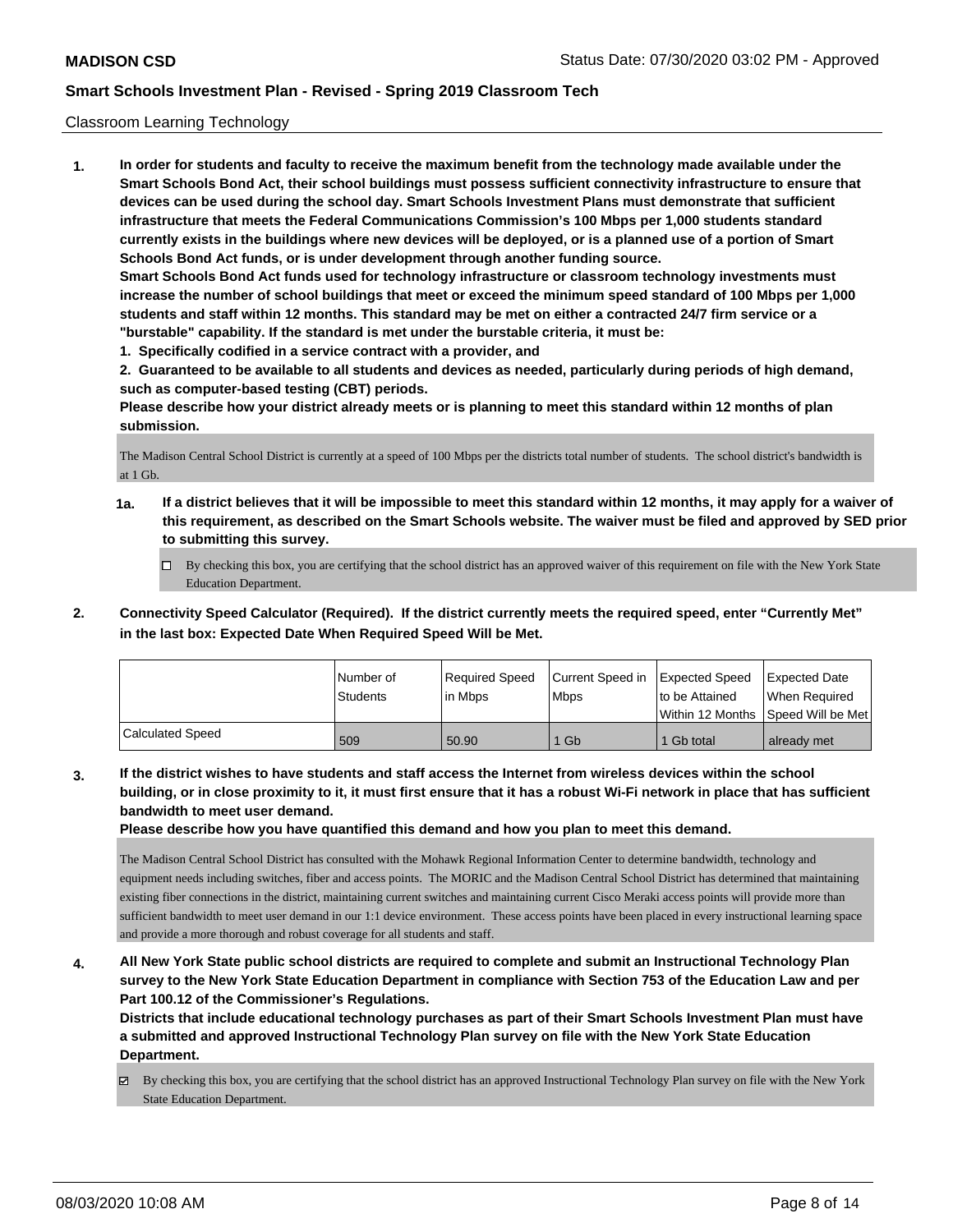### Classroom Learning Technology

**5. Describe the devices you intend to purchase and their compatibility with existing or planned platforms or systems. Specifically address the adequacy of each facility's electrical, HVAC and other infrastructure necessary to install and support the operation of the planned technology.**

Replacement of several (approximately 6 classrooms) smartboard/projector systems will be included in the Smart Investment Plan. Outdated smartboards/projectors will be replaced by LED flat panel touchscreens in classrooms. These touchscreens will be able to easily connect to our network. The classrooms these flat panel touchscreens will be going in already have adequate infrastructure including electrical to accommodate installation.

Madison Central School District will also purchase additional chromebooks to continue our 1:1 initiative.

The District will also purchase chromebox's to replace teacher desktop computers. These chromebox's will be able to connect to the interactive tv's and current infrastructure of the district.

- **6. Describe how the proposed technology purchases will:**
	- **> enhance differentiated instruction;**
	- **> expand student learning inside and outside the classroom;**
	- **> benefit students with disabilities and English language learners; and**
	- **> contribute to the reduction of other learning gaps that have been identified within the district.**

**The expectation is that districts will place a priority on addressing the needs of students who struggle to succeed in a rigorous curriculum. Responses in this section should specifically address this concern and align with the district's Instructional Technology Plan (in particular Question 2 of E. Curriculum and Instruction: "Does the district's instructional technology plan address the needs of students with disabilities to ensure equitable access to instruction, materials and assessments?" and Question 3 of the same section: "Does the district's instructional technology plan address the provision of assistive technology specifically for students with disabilities to ensure access to and participation in the general curriculum?")**

**In addition, describe how the district ensures equitable access to instruction, materials and assessments and participation in the general curriculum for both SWD and English Language Learners/Multilingual Learners (ELL/MLL) students.**

Replacement of smartboard/projectors with interactive tv's and the replacement of teacher desktops with chromeboxes will enhance the learning experience in classrooms for all students. Improved and advanced audio and visual technology will allow all students to see and hear classroom material with more clarity. Chromeboxes will provide more efficient use of time for teachers and students.

To ensure that students with disabilities, that are either in the public school setting or have been placed in nonpublic schools, have access to and participate in the general curriculum the CSE chairperson will consult with the Technology Coordinator to ascertain whether current technology is in the District's inventory and if that technology will address the needs of the student. If the technology is not readily available the district will research and, if possible, obtain samples or demos to potential technology to purchase. If possible the student will try the technology first-hand. If the technology addresses the needs of the student the district will purchase it.

English Language Learners will benefit from interactive whiteboards from the access the interactive whiteboard offers. Teachers can save note files from classroom lessons and post them or share them directly with the student through the student's chromebook. Teachers can incorporate pictures, videos and organizers with classroom lessons thus helping English Language Learners to understand content.

The purchase of the interactive tv's and chromeboxes will assist in enhancing differentiated instruction and expand student learning by allowing teachers to customize and present lessons based on the students learning styles. Students will be able utilize the interactive tv's as well, thus expanding the type of technology and method of learning that students learn best from.

The addition of these technology devices also will contribute to the reduction of learning gaps at Madison by allowing students to collaborate with each other as well as the teacher in a wide variety of methods, access information and resources, and enhance educational methods in relation to learning styles.

All students including students with disabilities and English language learners will utilize software such as the built-in whiteboard software on the interactive tv's. The built-in whiteboard software allows students to collaborate in group activities, record steps and development of thoughts and save that work to a pdf or other easily retreivable document.

The combination of the interactive tv's and the teacher's chromeboxes allows students and teachers to utilize google drive, classroom and other approved cloud-based tools to collaborate and refer back to teacher and student driven notes and lessons. Google translate provides a great example of a visual and audio app that can assist students and teachers in communication skills utilizing the interactive tv's.

The interactive tv's also allow students the tactile ability to collaborate in small center-based groups during classroom lessons.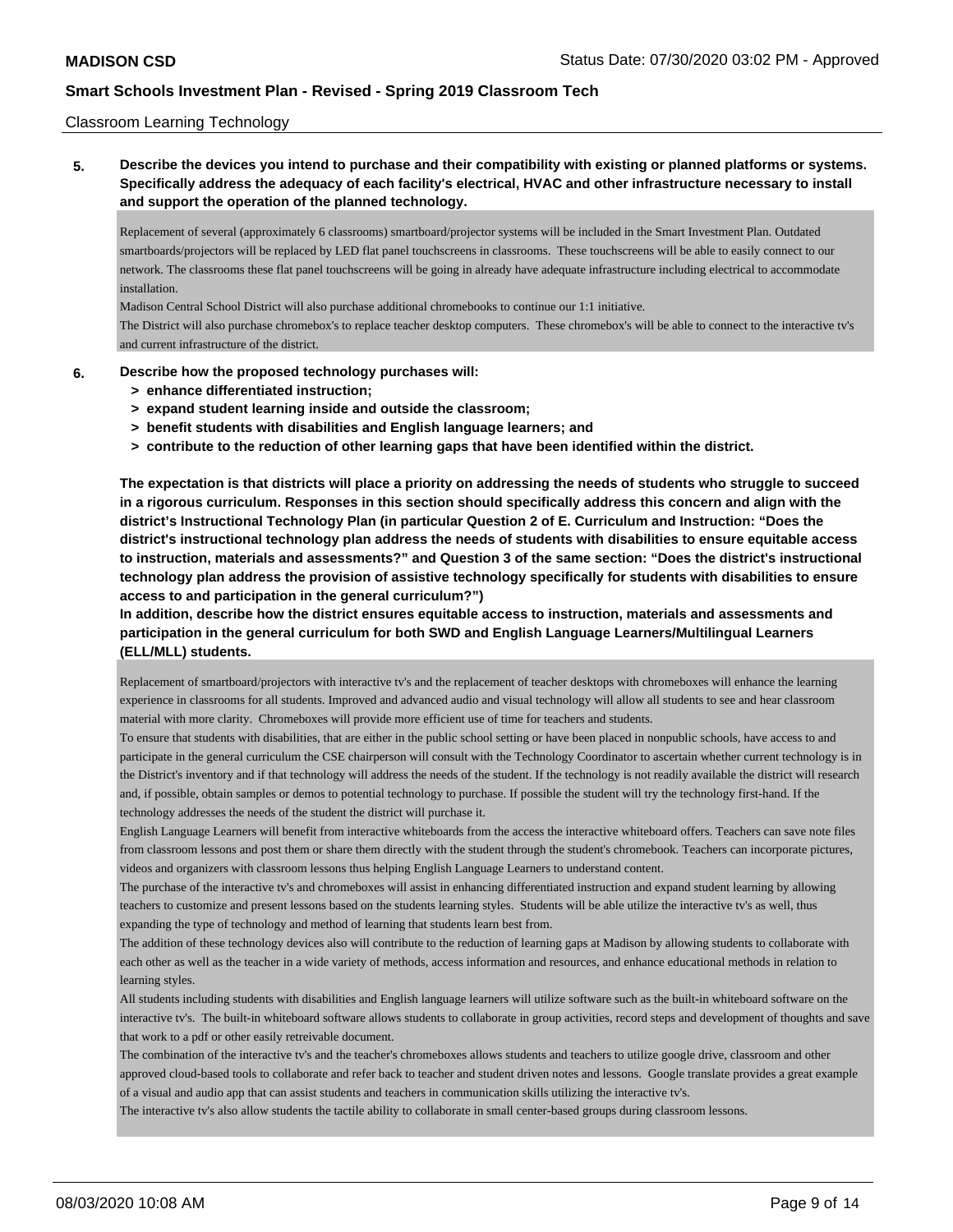### Classroom Learning Technology

**7. Where appropriate, describe how the proposed technology purchases will enhance ongoing communication with parents and other stakeholders and help the district facilitate technology-based regional partnerships, including distance learning and other efforts.**

Continuing our 1:1 program will allow each student to communicate with colleges for on-line courses and for additional elective classes and for information 24/7 in school and at home.

Replacement of teacher desktops will also facilitate and enhance ongoing communication with parents and help develop technology-based regional partnerships.

**8. Describe the district's plan to provide professional development to ensure that administrators, teachers and staff can employ the technology purchased to enhance instruction successfully.**

**Note: This response should be aligned and expanded upon in accordance with your district's response to Question 1 of F. Professional Development of your Instructional Technology Plan: "Please provide a summary of professional development offered to teachers and staff, for the time period covered by this plan, to support technology to enhance teaching and learning. Please include topics, audience and method of delivery within your summary."**

Madison will employ Superintendent Days with Model Schools Specialists, Vendor Training Specialists, District Technology Coordinator: September 2019 to develop teacher skills in enhancing instruction successfully.

Madison will employ Congruent Planning Time, Grade-level planning with District Technology Coordinator and 1:1 time between Technology Integration Coordinator and teachers to develop Interactive TV skills.

Madison will continue utilizing on-going access to regional training and support through the Model Schools Program.

Madison will continue utilizing on-going access to 1:1 integrated technology support with the Technology Coordinator.

**9. Districts must contact one of the SUNY/CUNY teacher preparation programs listed on the document on the left side of the page that supplies the largest number of the district's new teachers to request advice on innovative uses and best practices at the intersection of pedagogy and educational technology.**

 $\boxtimes$  By checking this box, you certify that you have contacted the SUNY/CUNY teacher preparation program that supplies the largest number of your new teachers to request advice on these issues.

#### **9a. Please enter the name of the SUNY or CUNY Institution that you contacted.**

SUNY Cortland

**9b. Enter the primary Institution phone number.**

(607) 753-5528

**9c. Enter the name of the contact person with whom you consulted and/or will be collaborating with on innovative uses of technology and best practices.**

Dr. Chris Widdall

**10. To ensure the sustainability of technology purchases made with Smart Schools funds, districts must demonstrate a long-term plan to maintain and replace technology purchases supported by Smart Schools Bond Act funds. This sustainability plan shall demonstrate a district's capacity to support recurring costs of use that are ineligible for Smart Schools Bond Act funding such as device maintenance, technical support, Internet and wireless fees, maintenance of hotspots, staff professional development, building maintenance and the replacement of incidental items. Further, such a sustainability plan shall include a long-term plan for the replacement of purchased devices and equipment at the end of their useful life with other funding sources.**

 $\boxtimes$  By checking this box, you certify that the district has a sustainability plan as described above.

**11. Districts must ensure that devices purchased with Smart Schools Bond funds will be distributed, prepared for use, maintained and supported appropriately. Districts must maintain detailed device inventories in accordance with generally accepted accounting principles.**

By checking this box, you certify that the district has a distribution and inventory management plan and system in place.

**12. Please detail the type, quantity, per unit cost and total cost of the eligible items under each sub-category.**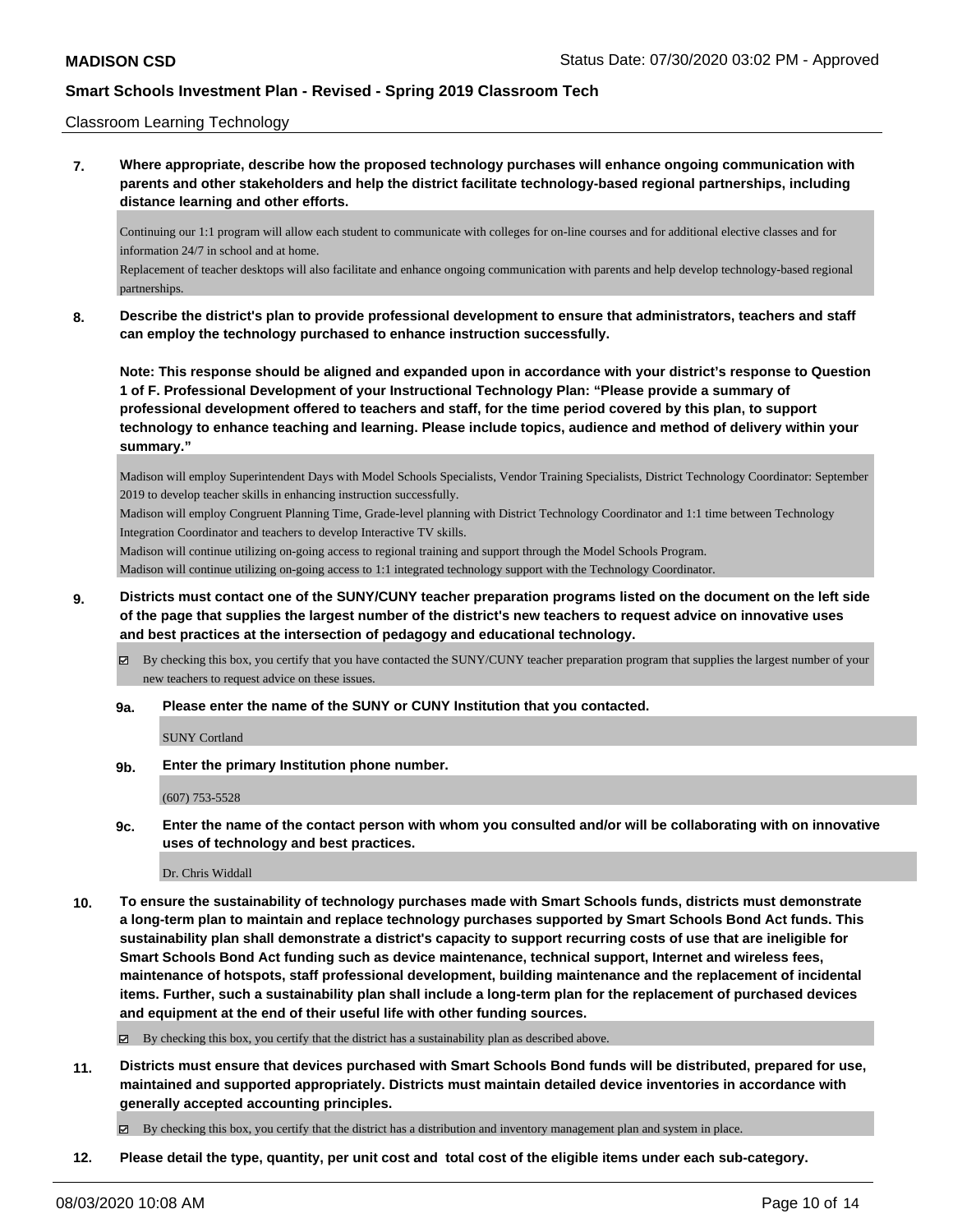Classroom Learning Technology

| Select the allowable expenditure | Item to be Purchased | Quantity | Cost per Item | <b>Total Cost</b> |
|----------------------------------|----------------------|----------|---------------|-------------------|
| type.                            |                      |          |               |                   |
| Repeat to add another item under |                      |          |               |                   |
| each type.                       |                      |          |               |                   |
| <b>Laptop Computers</b>          | Chromebooks          | 105      | 300.00        | 31,500.00         |
| Interactive Whiteboards          | Newline 65           | 6        | 2,500.00      | 15,000.00         |
| <b>Desktop Computers</b>         | Chromebox            | 20       | 275.00        | 5,500.00          |
|                                  |                      | 131      | 3,075.00      | 52,000            |

### **13. Final 2014-15 BEDS Enrollment to calculate Nonpublic Sharing Requirement (no changes allowed.)**

|            | Public Enrollment | Nonpublic Enrollment | <b>Total Enrollment</b> | Nonpublic<br>l Percentage |
|------------|-------------------|----------------------|-------------------------|---------------------------|
| Enrollment | 456               |                      | 456.00                  | $\overline{0.00}$         |

### **14. If you are submitting an allocation for Classroom Learning Technology complete this table.**

|                          | Public School Sub-Allocation | <b>Estimated Nonpublic Loan</b><br>Amount<br>(Based on Percentage Above) | Estimated Total Public and<br>Nonpublic Sub-Allocation |
|--------------------------|------------------------------|--------------------------------------------------------------------------|--------------------------------------------------------|
| Interactive Whiteboards  | 15,000.00                    | 0.00                                                                     | 15,000.00                                              |
| <b>Computer Servers</b>  | (No Response)                | 0.00                                                                     | 0.00                                                   |
| <b>Desktop Computers</b> | 5,500.00                     | 0.00                                                                     | 5,500.00                                               |
| <b>Laptop Computers</b>  | 31,500.00                    | 0.00                                                                     | 31,500.00                                              |
| <b>Tablet Computers</b>  | (No Response)                | 0.00                                                                     | 0.00                                                   |
| <b>Other Costs</b>       | (No Response)                | 0.00                                                                     | 0.00                                                   |
| Totals:                  | 52,000.00                    | 0                                                                        | 52,000                                                 |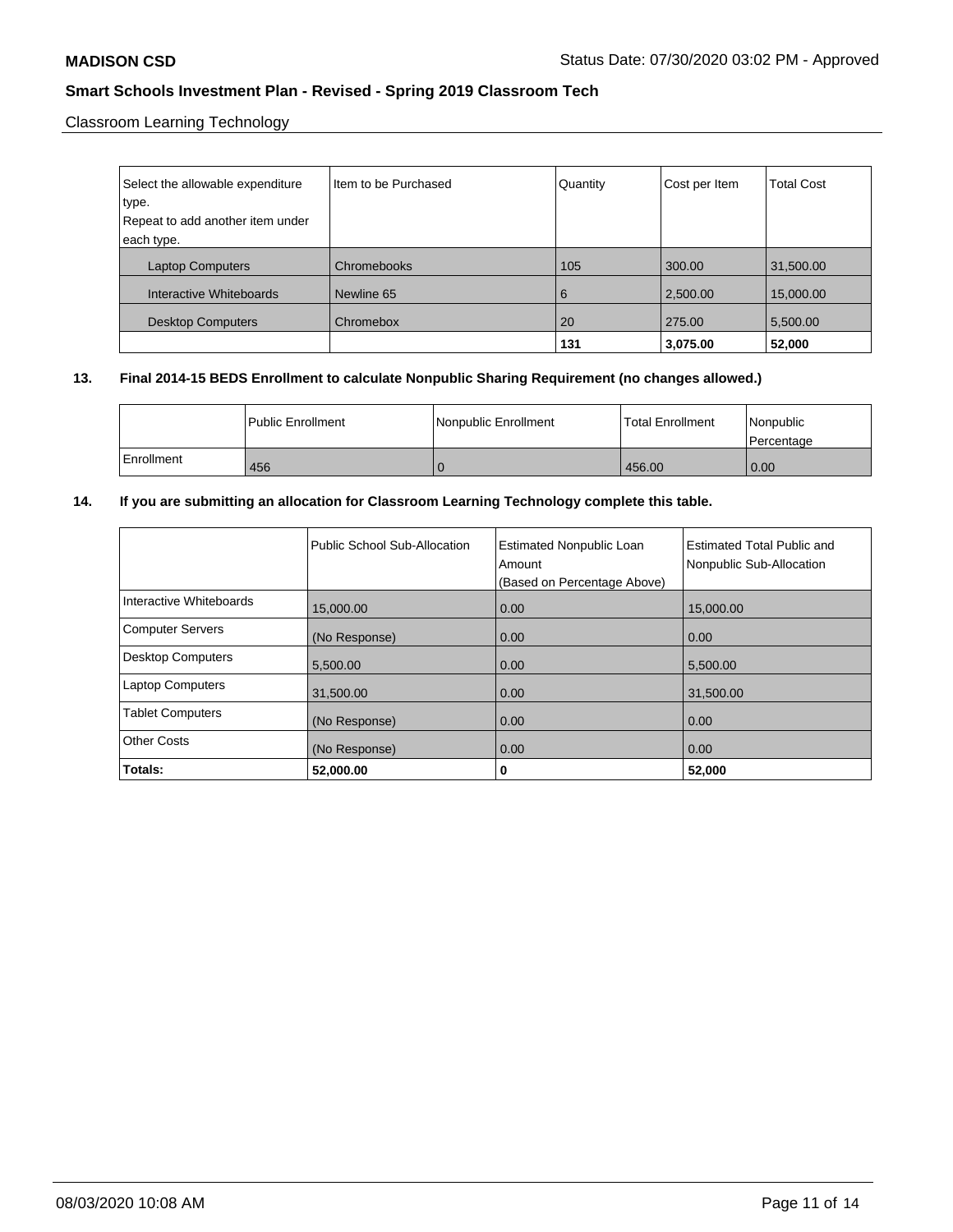### Pre-Kindergarten Classrooms

**1. Provide information regarding how and where the district is currently serving pre-kindergarten students and justify the need for additional space with enrollment projections over 3 years.**

(No Response)

- **2. Describe the district's plan to construct, enhance or modernize education facilities to accommodate prekindergarten programs. Such plans must include:**
	- **Specific descriptions of what the district intends to do to each space;**
	- **An affirmation that new pre-kindergarten classrooms will contain a minimum of 900 square feet per classroom;**
	- **The number of classrooms involved;**
	- **The approximate construction costs per classroom; and**
	- **Confirmation that the space is district-owned or has a long-term lease that exceeds the probable useful life of the improvements.**

(No Response)

**3. Smart Schools Bond Act funds may only be used for capital construction costs. Describe the type and amount of additional funds that will be required to support ineligible ongoing costs (e.g. instruction, supplies) associated with any additional pre-kindergarten classrooms that the district plans to add.**

(No Response)

**4. All plans and specifications for the erection, repair, enlargement or remodeling of school buildings in any public school district in the State must be reviewed and approved by the Commissioner. Districts that plan capital projects using their Smart Schools Bond Act funds will undergo a Preliminary Review Process by the Office of Facilities Planning.**

**Please indicate on a separate row each project number given to you by the Office of Facilities Planning.**

| Project Number |  |
|----------------|--|
| (No Response)  |  |
|                |  |

**5. Please detail the type, quantity, per unit cost and total cost of the eligible items under each sub-category.**

| Select the allowable expenditure | Item to be purchased | Quantity      | Cost per Item | <b>Total Cost</b> |
|----------------------------------|----------------------|---------------|---------------|-------------------|
| type.                            |                      |               |               |                   |
| Repeat to add another item under |                      |               |               |                   |
| each type.                       |                      |               |               |                   |
| (No Response)                    | (No Response)        | (No Response) | (No Response) | 0.00              |
|                                  |                      | υ             | 0.00          |                   |

**6. If you have made an allocation for Pre-Kindergarten Classrooms, complete this table. Note that the calculated Total at the bottom of the table must equal the Total allocation for this category that you entered in the SSIP Overview overall budget.**

|                                          | Sub-Allocation |
|------------------------------------------|----------------|
| Construct Pre-K Classrooms               | (No Response)  |
| Enhance/Modernize Educational Facilities | (No Response)  |
| <b>Other Costs</b>                       | (No Response)  |
| Totals:                                  | 0.00           |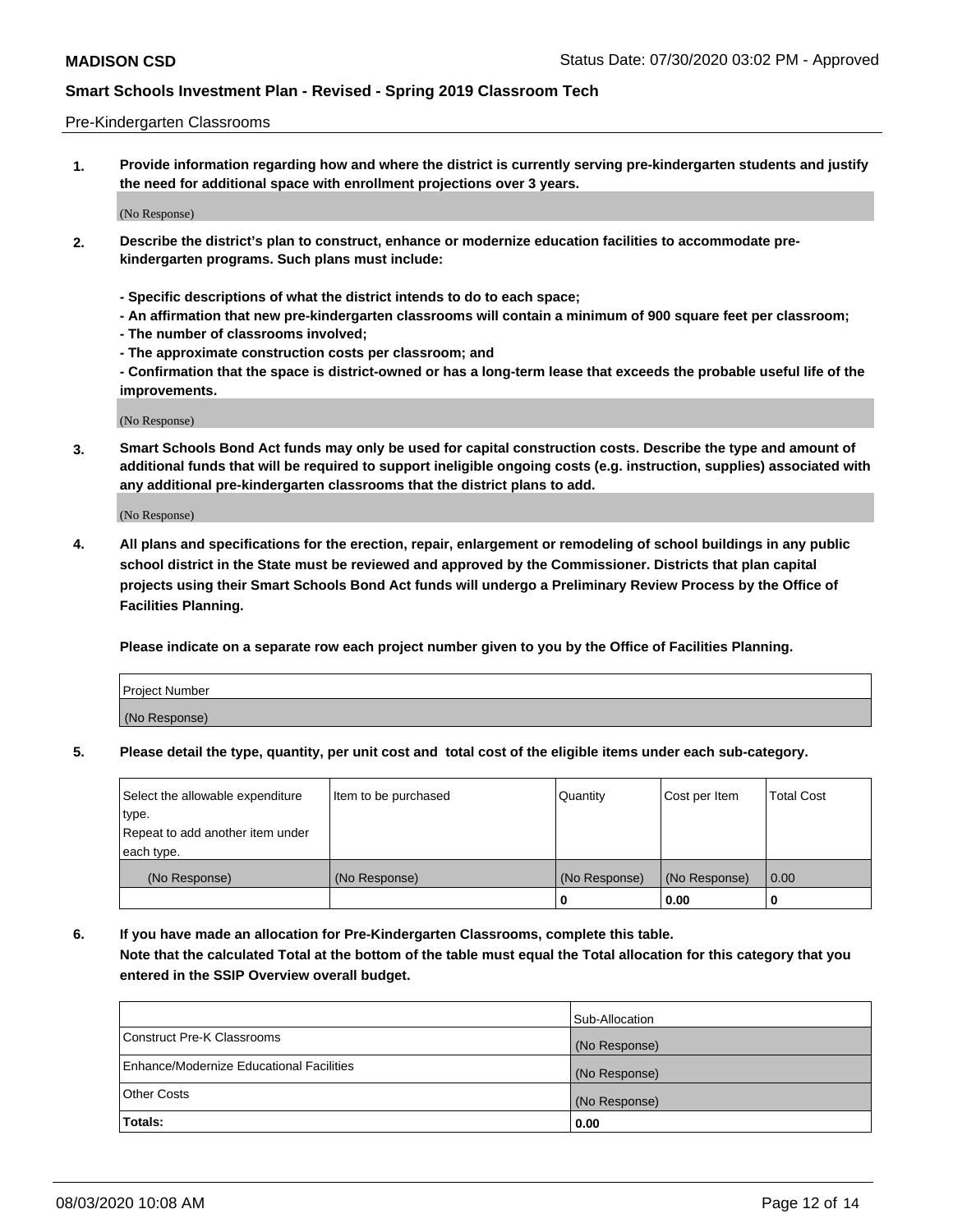Replace Transportable Classrooms

**1. Describe the district's plan to construct, enhance or modernize education facilities to provide high-quality instructional space by replacing transportable classrooms.**

(No Response)

**2. All plans and specifications for the erection, repair, enlargement or remodeling of school buildings in any public school district in the State must be reviewed and approved by the Commissioner. Districts that plan capital projects using their Smart Schools Bond Act funds will undergo a Preliminary Review Process by the Office of Facilities Planning.**

**Please indicate on a separate row each project number given to you by the Office of Facilities Planning.**

| Project Number |  |
|----------------|--|
|                |  |
|                |  |
|                |  |
|                |  |
| (No Response)  |  |
|                |  |
|                |  |
|                |  |

**3. For large projects that seek to blend Smart Schools Bond Act dollars with other funds, please note that Smart Schools Bond Act funds can be allocated on a pro rata basis depending on the number of new classrooms built that directly replace transportable classroom units.**

**If a district seeks to blend Smart Schools Bond Act dollars with other funds describe below what other funds are being used and what portion of the money will be Smart Schools Bond Act funds.**

(No Response)

**4. Please detail the type, quantity, per unit cost and total cost of the eligible items under each sub-category.**

| Select the allowable expenditure | Item to be purchased | Quantity      | Cost per Item | Total Cost |
|----------------------------------|----------------------|---------------|---------------|------------|
| ∣type.                           |                      |               |               |            |
| Repeat to add another item under |                      |               |               |            |
| each type.                       |                      |               |               |            |
| (No Response)                    | (No Response)        | (No Response) | (No Response) | 0.00       |
|                                  |                      | u             | 0.00          |            |

**5. If you have made an allocation for Replace Transportable Classrooms, complete this table. Note that the calculated Total at the bottom of the table must equal the Total allocation for this category that you entered in the SSIP Overview overall budget.**

|                                                | Sub-Allocation |
|------------------------------------------------|----------------|
| Construct New Instructional Space              | (No Response)  |
| Enhance/Modernize Existing Instructional Space | (No Response)  |
| Other Costs                                    | (No Response)  |
| Totals:                                        | 0.00           |